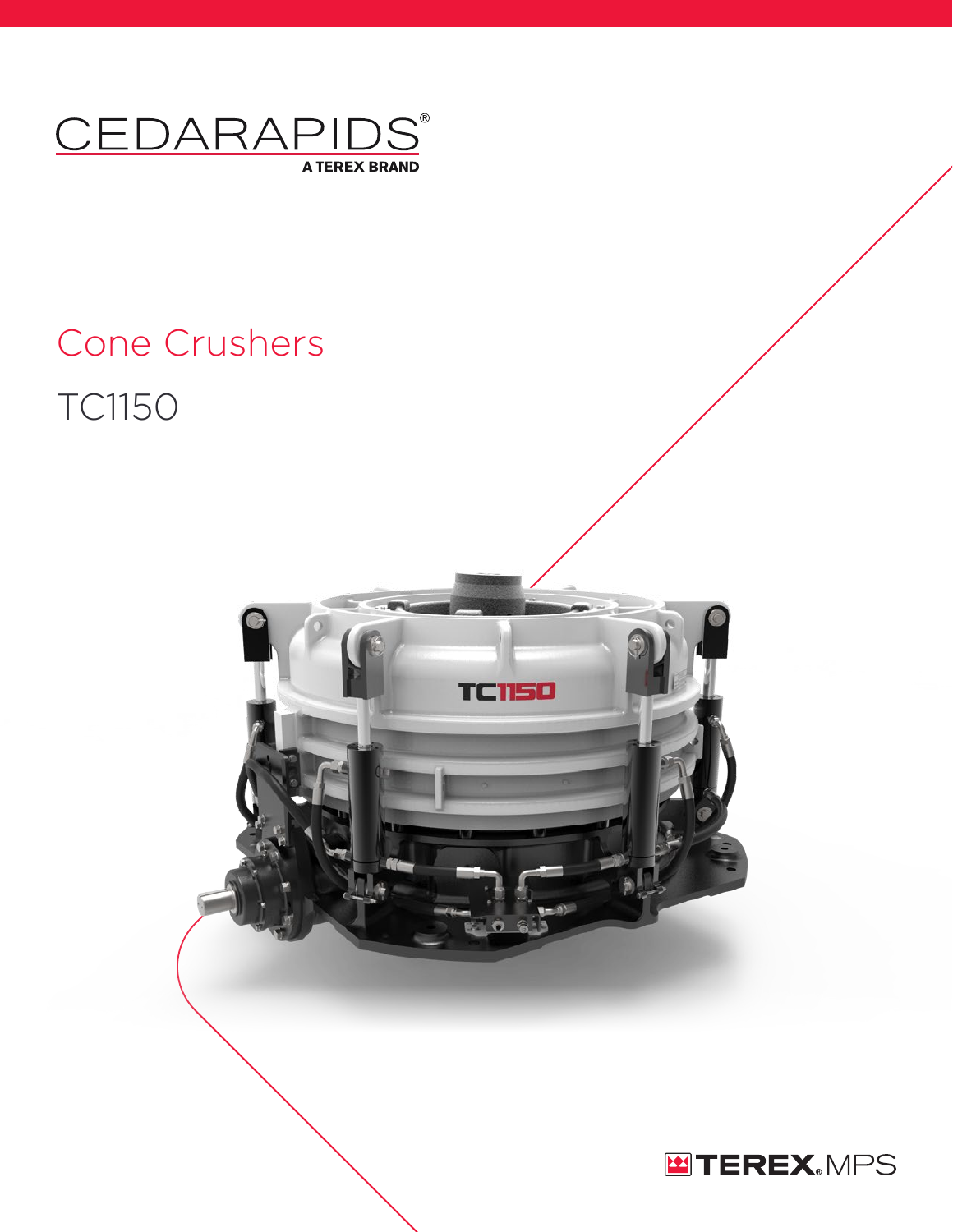## Cedarapids® Static

## TC1150 Cone Crusher

The TC1150 cone crusher provides an excellent reduction and product cubicity for the production of high quality aggregate and sub-base material.

|                              | <b>Metric</b>              | Imperial                   |
|------------------------------|----------------------------|----------------------------|
| Motor Size                   | 225 kW                     | 300 hp                     |
| Cone Head Diameter (nominal) | 1150 mm                    | 45"                        |
| Maximum Feed Size            | $220 \text{ mm}$           | 8.5"                       |
| Maximum Closed Side Setting  | 45 mm                      | 1.75"                      |
| Capacity $@1"$ (25 mm) CSS   | $220 - 260$<br><b>MTPH</b> | $240 - 285$<br><b>STPH</b> |
| Basic Crusher Weight         | 14,225 kg                  | 31,360 lb                  |
| Bearing Type Thrust          | Taper Roller               |                            |
| Bearing Type Radial          | Roller                     |                            |
| Adjustment                   | Hydraulic Cylinder         |                            |

Note: Listed throughput capacity, maximum feed size and motor requirements are approximate and will vary depending on material properties, feed gradation, moisture content, chamber selection, feed method and other site specific operating conditions

### Features & Benefits

- Rugged, high performance design derived from the proven TC1000 and TC1300 cone crushers
- Advanced crusher geometry with high output capacity and excellent product shape
- Energy efficient roller bearing design
- Large throw eccentric @ 300 hp (225 kW)
- Maximum closed side setting 1.75" (45 mm)
- One-piece upper frame for all concave liner configurations - with 1x common mantle
- New "no-hit" concave retention system
- New "no-weld" mantle liner retention system and torch ring
- Three liner configurations medium, coarse, standard
- Thick, long wear life liners
- Maximum feed size medium coarse 7.5" (190 mm)
- Variable speed range to suit application requirements – 1565 rpm to 1700 rpm at countershaft
- Spiral bevel drive gear train reduces running noise
- Ability to adjust closed side setting "on-the-fly"
- Automatic hydraulic overload protection
- Large stroke tramp iron clearance
- High hydraulic clamp pressure assists crushing at small closed side settings
- Easy access external hydraulic controls
- Free standing hydraulic control package including TC electronic control module
- Crusher hopper

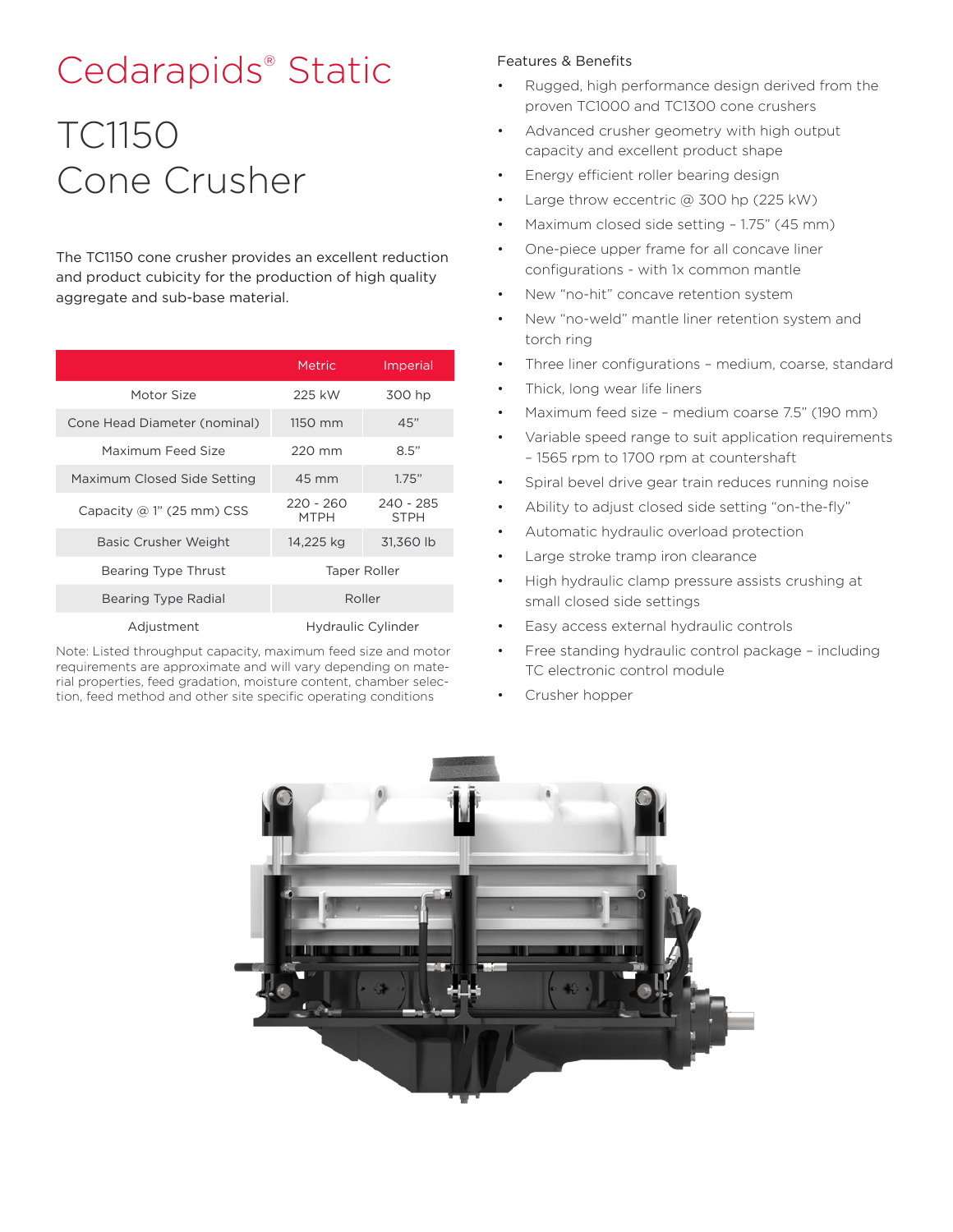New "straight-lift, no-weld" mantle liner; common mantle for all concave configurations

Choice of three concave configurations: Extra-Coarse/ Medium-Coarse/Fine

Short, protected inner skirt allows larger closed side setting (CSS)

Two anti-rotation posts allow upper frame to be located in two positions

Thick concave and mantle liners for increased wear life

Roller bearings in countershaft allow for a 360º drive motor location around drive shaft

> Spiral bevel pinion and bull gear increase drive gear contact and reduce running noise

Tapered roller and parallel bearings throughout for improved efficiency

High strength cast steel main frame with common foot print

New bolt-in concave retention ring eliminates the need to hammer in concave retention wedges

> One-piece cast steel upper frame with cast-in lifting points; common upper frame for all concave configurations

> > Long stroke length on clamping cylinders allows a large tramp clearance; high holddown pressure for tight settings; internal linear transducer for CSS monitoring

Large wedge ring contact area and extra hydraulic locking rams result in better cone performance at smaller CSS and/or arduous applications

Labyrinth seal arrangement between head and eccentric and between eccentric and main frame, preventing dust and dirt ingress without the need for a positive air displacement circuit